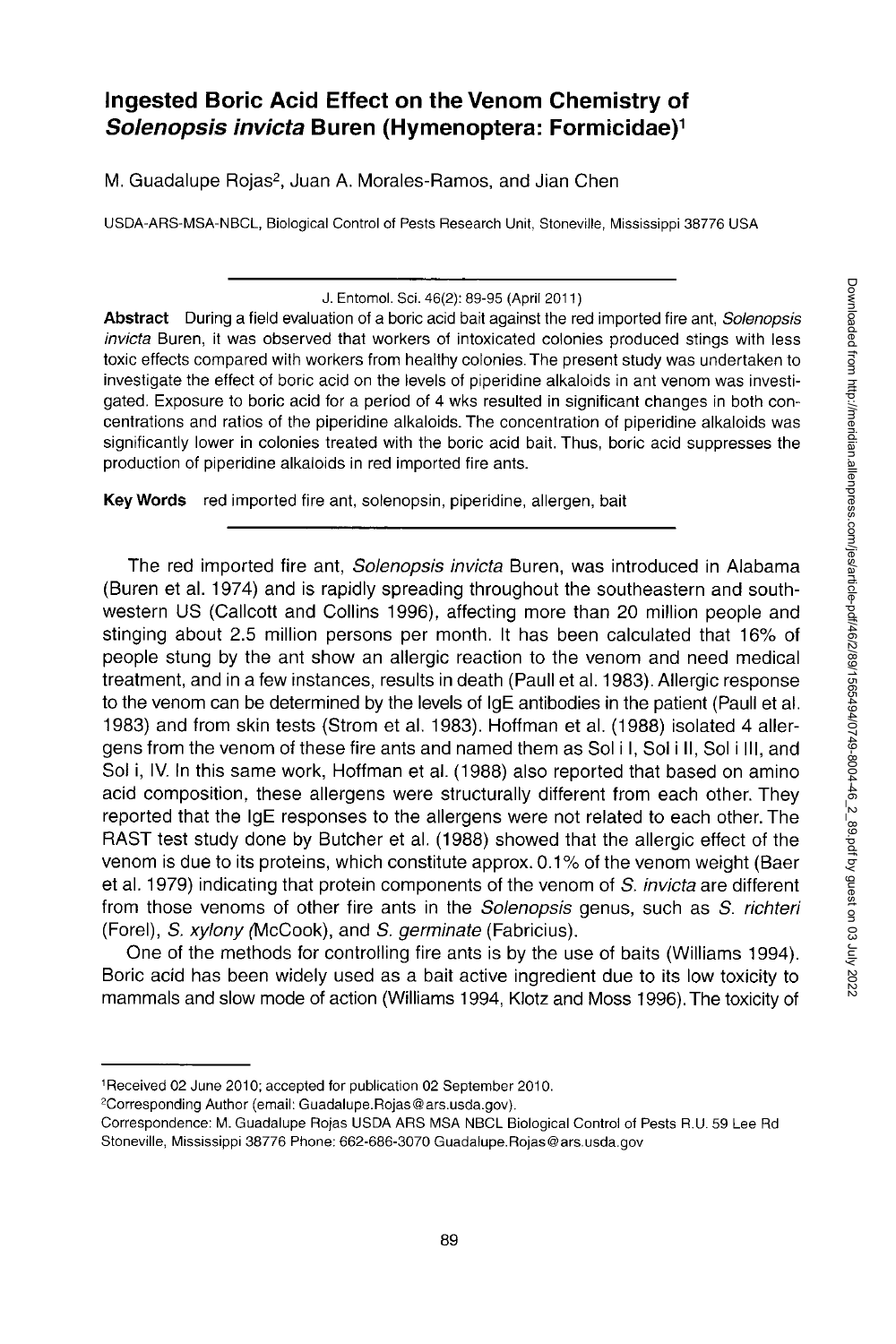boric acid as a bait active ingredient has been studied previously (Williams 1994, Erwin 1996, Klotz and Moss 1996, Klotz et al. 1997), and its efficacy in controlling fire ant populations under field conditions when applied in a systematic mound-by-mound treatment of large areas was reported (Rojas et al. 2005). During field evaluation studies of boric acid baits against *S. invicta,* it was observed that workers of intoxicated colonies produced stings of diminished noxious effects as compared with workers from healthy colonies (M.G. Rojas, unpubl. data). We hypothesized that venom production was somehow affected by boric acid ingestion. The objective of the study reported herein was to determine the effect of boric acid on S. invicta venom composition when ingested by workers.

## **Materials and Methods**

Red imported fire ant colonies containing workers, queens, and brood were collected from Mount Bayou (Bolivar Co.) and Stoneville (Washington Co.), MS. The samples were placed in Sterilite® 11.4 L, rectangular plastic boxes (Sterilite,Townsend, MA) with the open edges lined with an 8-cm wide band of fluon (AD-1, Northern Products, Inc. Woonsocket, Rl) to prevent them from escaping. The bottom of each box was lined with absorbent paper towels to provide the ants with a substrate suitable for humidity regulation in the colony. A source of water was provided via a 30- cm long X 3.5-cm diam glass tube plugged with cotton. Ants were provided either with gel Drax Nutrabait® (Waterbury Companies, Inc., Waterbury, CT) containing 5% boric acid, or the Drax Nutrabait® formulation (Rojas et al. 2005) without boric acid as a control. Three g of gel bait was applied daily directly on top of each ant mound. Colonies were maintained at  $25^{\circ}$ C  $\pm$  2 and 16: 8 L:D cycle. Workers were sampled from colonies 4 wks after the treatments were started and at regular intervals of 7 d for a total of 6 samples of each treatment and control groups.

**Venom extraction.** Ant workers were randomly selected from treated and untreated colonies, and venom was extracted using 2 methods. The first method consisted of extracting venom droplets from 15 workers of each group using a 1- $\mu$ L capillary tube with the aid of a stereo microscope as reported by Blum et al. (1958). The abdomen of the ant was held and squeezed with a pair of fine forceps to promote venom excretion. A  $1-\mu L$  capillary glass tube was used to stroke the lower abdomen of the fire ant to expose the stinger, which then excreted the venom. The 1-µL tube was gently placed next to the stinging apparatus to collect the venom at the tip of the tube. Then, a gastight  $100$ -µL glass syringe (part No. 1710, Agilent Technologies, Palo Alto,  $CA$ ), cleansed thoroughly with hexane, was used to place 30  $\mu$ L of the hexane in a 100-**JI**L conical crimp style glass vial (part No. 9,480, Alltech Associated Inc., Deerfield, IL). The 30  $\mu$ L of hexane was marked at its meniscus on the vial in case there was any evaporation of hexane whereas performing the venom extraction procedure. After gathering about 100 droplets of venom from several fire ant workers, the capillary tube was dipped in the hexane and stirred to dissolve any venom residue on the sides of the tube and its contents were blown out using a micro rubber bulb. Once the sampling was completed, each vial was capped with a Teflon crimp style top seal (part No. C4011 - 1A, National Scientific Co., Rockwood, TN). The 12 vials were placed into an auto-sampler tray to be analyzed by GC/MS (Hewlett Packard 6,890 GC/5973 MSD, Agilent, Technologies, Palo Alto, CA). After the samples were run by the system, it was determined that the samples were, in fact, too weak to provide reliable results. The second method consisted of separating the abdomen from the head and thorax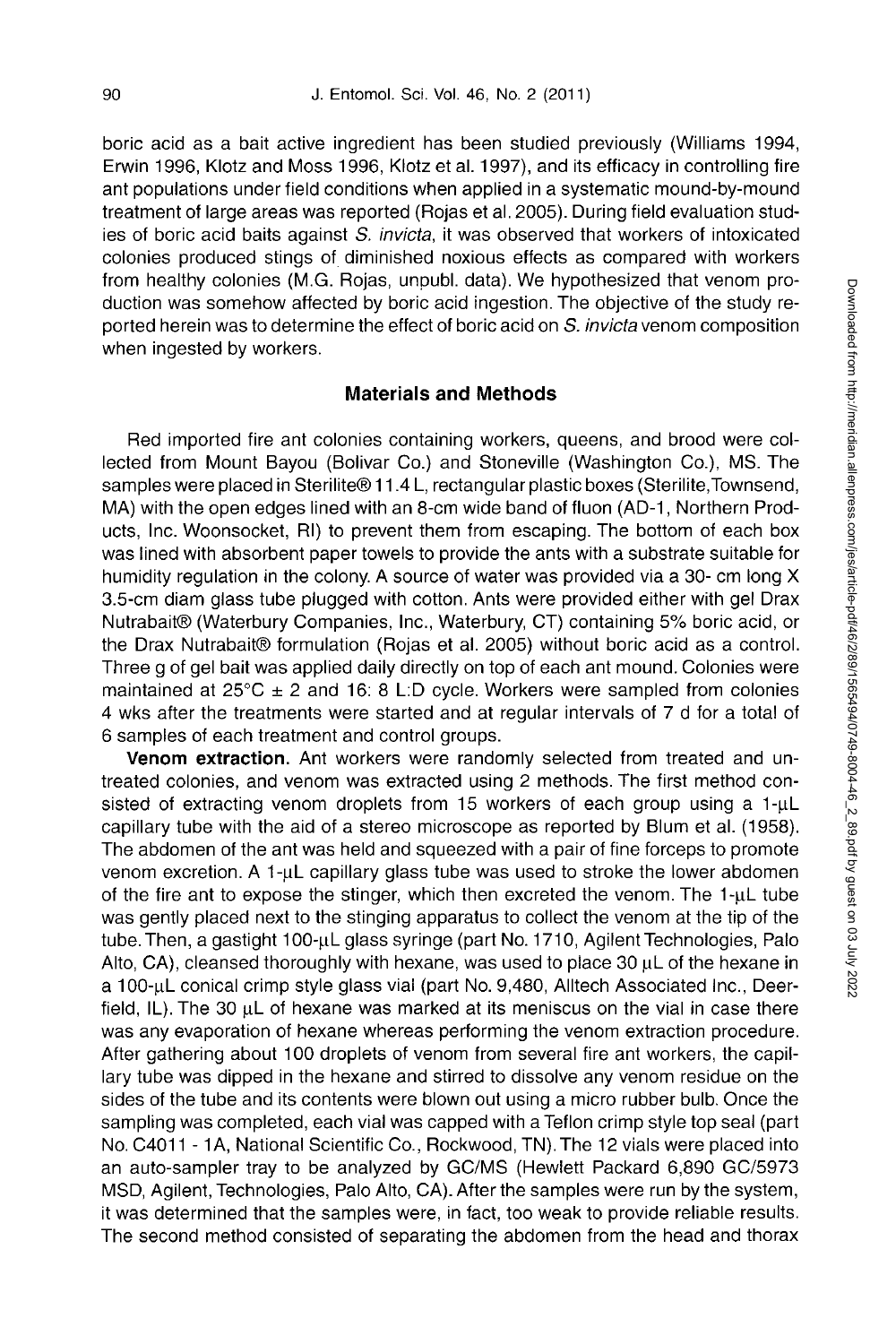to collect the ovipositors along with the venom glands. As stated above, fire ant workers were randomly selected to collect ovipositors and venom glands. As above,  $30 \mu$ L of hexane was placed into each 100- $\mu$ L crimp top vial and marked at the meniscus. Under a stereo microscope and with the help of 2 sets of fine tip forceps, the fire ant's ventral part of the abdomen was positioned and tightly held with one of the forceps to face upwards to display its stinging apparatus. A second pair of forceps was used to physically cut at the base of the abdomen to preserve the ovipositor and venom gland. After the abdomen was removed, it was immediately placed inside a 2-ml plastic centrifuge tube containing the 30  $\mu$ L hexane. Five different-sized fire ants per sample were randomly used from each treatment and control to reach a sample size of 100 mg. Tubes with samples were centrifuged at 14,000 rpm for 10 min.Then, the content of the tubes was separately transferred to 0.45-µm, nylon, mini-uniprep syringeless filter units and crushed as the contents passed through the nylon membrane. Filtered samples were subsequently transferred to glass vials with the help of a gastight 500 µL glass syringe (part No. 1750, Agilent, Technologies, Palo Alto, CA). Any loss of hexane was then replaced to achieve a final volume of 50  $\mu$ L. The vials were then crimped and analyzed as previously mentioned. Fifteen equal samples were used for the treatment and 15 for the control.

**Chemical analyses.** The extracted solutions were analyzed with a gas chromatograph/mass spectrometer (GC/MS) (Hewlett Packard, 6,890 GC/5973 MSD, Agilent, Technologies, Palo Alto, CA) equipped with a 7,683 auto injector and a VF-5ms, WCOT fused silica [250.00 µm and film thickness of 0.25 µm capillary column (Varian CP8944, Varian, Palo Alto, CA)]; ultra-pure helium was used as the carrier gas with a 35.1 ml/min flow. One pi sample was automatically injected at 250°C and 27.75 KPa (3.59 psi) using inlet split mode with a split ratio of 50:1, a split flow of 31.8 ml/min and total helium flow of 35.1 ml/min. Oven temperature was programmed from 60°C to 215°C with a constant gradient of 15 degrees/min and from 215°C to 280°C at 8 degrees/min, to avoid ester coelution, with a final temperature hold of 10 min.The mass spectrometer was tuned using the manufacturer's ATUNE.U program. Acquisition mode was set to scan with a temperature of 280°C and 3 min solvent delay, 1470.6 resultant EM voltage. In addition, the following scan parameters were used: low mass: 15, high mass: 550, threshold: 150, sample #: 2, A/D samples = 4, plot 2 low mass: 50, plot 2 high mass: 550; MSZones for MS quad: 150°C maximum 200°C, MS source: 230°C, maximum 250°C. The GC/MS was controlled with HP Chem-Station (Model No.6890N/5973N, Agilent Technologies, Palo Alto, CA). Peaks on the chromatograms were identified by comparing retention times and MS spectra to those reported in Wiley7N, 7<sup>th</sup> edition MS spectral library (Product No. G1035B, Agilent Technologies, Palo Alto, CA) and comparing their MS spectra of standards.

**Statistical analysis.** Data consisting of peak area resulting from integration plots for each peak and from each sample were used to compare "abundance" of each of the compounds between treatments. These data were analyzed in 2 ways: (1) by analysis of variance of "abundance" comparing the means with Student's t-test; and (2) by nonparametric means using the Wilcoxon paired sample test (Zar 1999). Both procedures were performed using JMP statistical software (SAS Institute 2008).

## **Results and Discussion**

Brand et al. (1972) characterized the venom of fire ants as 6-methyl piperidine alkaloids, and later this was confirmed by other studies (Lai et al. 2008, Chen et al. 2009,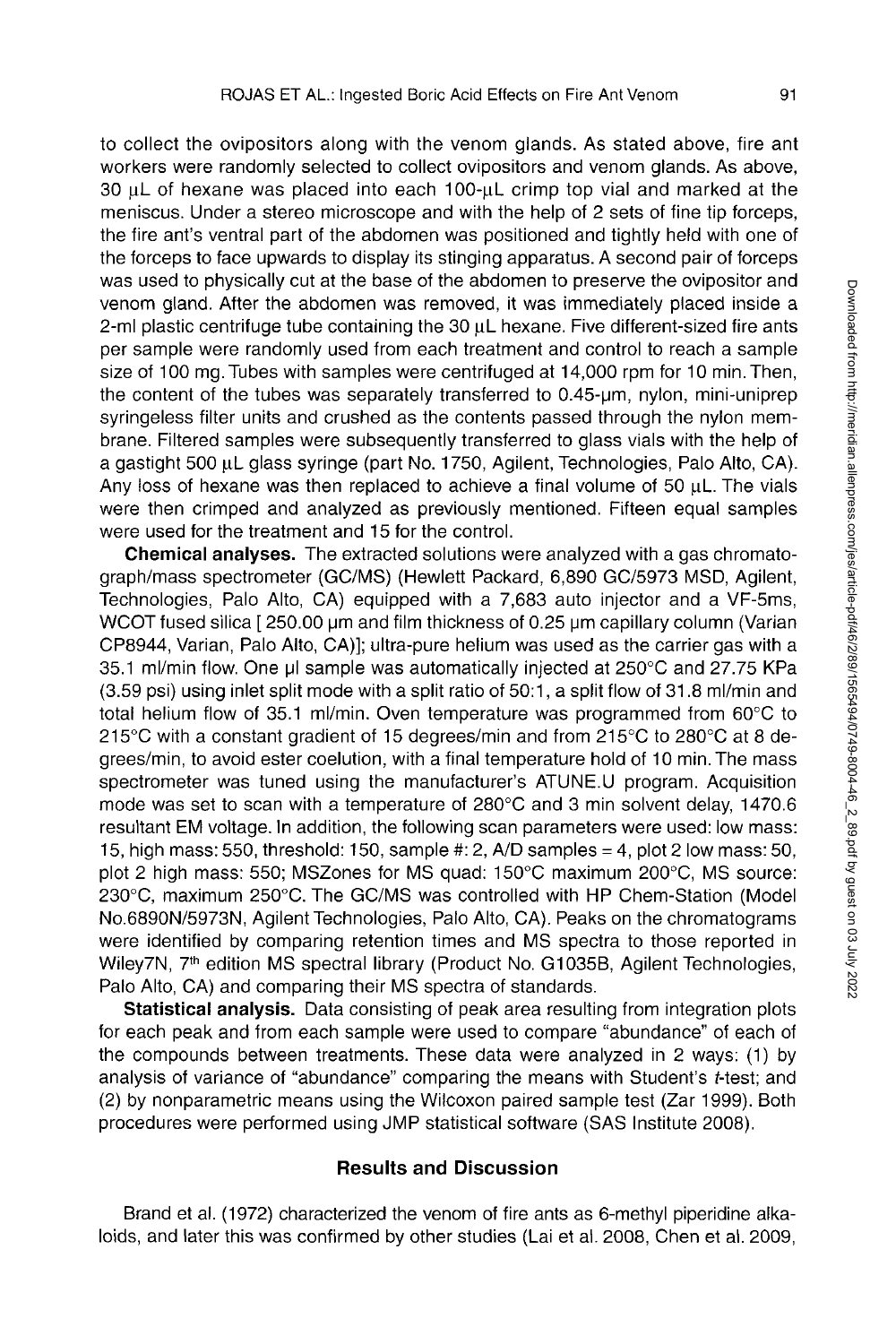Chen and Fadamiro 2009a, Chen and Fadamiro 2009b).The five peaks present in our chromatograms were identified as piperidine derivatives; peaks 2 and 3 corresponded to solenopsin A and B, respectively (Fig. 1). Exposure to boric acid for a period of 4 wks resulted in significant changes in the concentrations and ratios of piperidine compounds (Fig. 1).The concentration of piperidine alkaloids was significantly higher in ant workers from the control group compared with ant workers treated with boric acid *(F=* 19.18; *df=* 1, 103; *P <* 0.0001). Statistical analysis of individual compound concentration showed that 5 compounds (represented by peaks 1 - 5) were significantly



**Fig. 1. Chromatogram of S.** *invicta* **venom from workers feeding on a bait devoid of boric acid (control) showing the 5 peaks compared. Peaks 2 and 3 correspond to solenopsin A and solenopsin B, respectively.**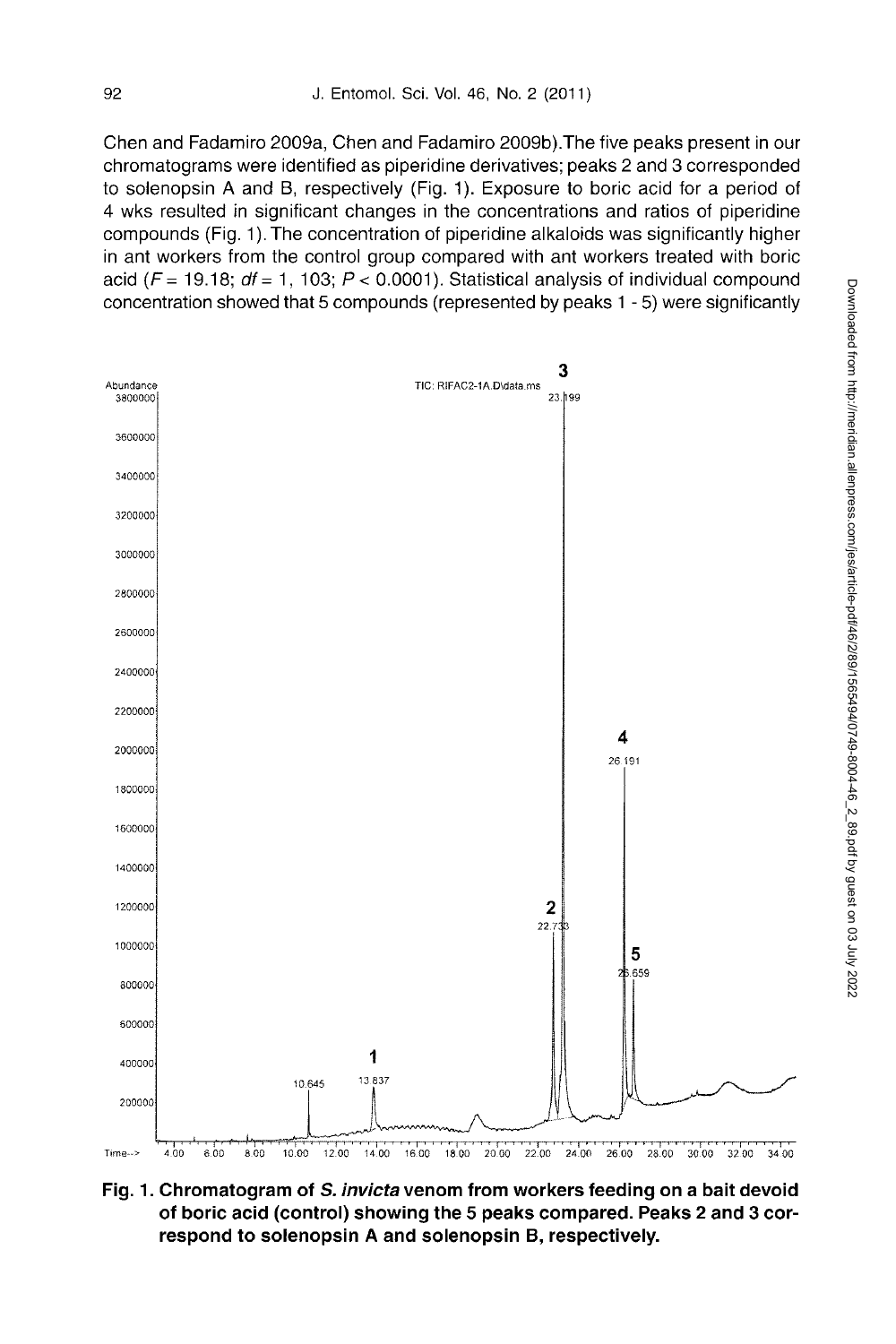

**Fig. 2. Comparison of mean abundance of 5 compounds represented by peaks 1 - 5 from the venom of S.** *invicta* **fed with a bait devoid of boric acid (control) in black, and bait with 5% boric acid in white. Brackets represent standard error of the mean. Bars with star are significantly higher based**  on Wilcoxon paired-sample test at  $\alpha$  = 0.05.

higher in the control group as compared with the boric acid treated group. Both analyses of peaks 1 - 5, parametric (F= 9.52, 10.64, 9.29, 5.65 and 4.6; *df=* 1,19; *P=* 0.0061, 0.0041, 0.0066, 0.0281 and 0.0451, respectively) and nonparametric  $(Z = 3.24, 3.24,$ 3.87, 2.74, and 2.24; *df=* 19; *P=* 0.001, 0.0012, 0.0001, 0.0062, and 0.0251, respectively) yielded similar results (Fig. 2). Nonparametric analysis was performed because significant deviations from normality were detected in the parametric analysis.

Mundy and Bjorklund (1985) reported a procedure for the synthesis of solenopsin A via a novel bicyclic ketal fragmentation reaction. Sodium tetrahydridoborate was used as catalytic agent in this process. We propose that boron cations from boric acid ingested by the worker ants may be competing for active sites of intermediary compounds and playing a role in the natural synthesis of these compounds. Further research on the subject is still in progress.

Fire ant venom is known to possess herbicidal, bactericidal, and fungicidal activities, and one of its functions is to contribute in maintaining the health of the colony (Schmidt 1986, Taber 2000). Fire ant venom alkaloids inhibit the germination of conidia of the entomopathogenic fungi, *Beauveria bassiana* (Balsamo), *Metarhizium anisopliae*  (Metsch.), and *Paecilomyces fumosoroseus* (Wize) (Storey et al. 1991). It is conceivable that a colony intoxicated with boric acid may be more susceptible to entomopathogenic fungi and thereby rendered more vulnerable to microbial control. Future research will address this possibility.

### **Acknowledgment s**

The authors thank L. M. Hernandez, and J. D. Peters (formerly from Waterbury Companies, Inc.) for providing the bait formulations, W. Jones USDA ARS, Biological Control of Pest Research Unit, S. L. DeFauw USDA ARS, New England Plant, Soil and Water Laboratory and L. Zhang for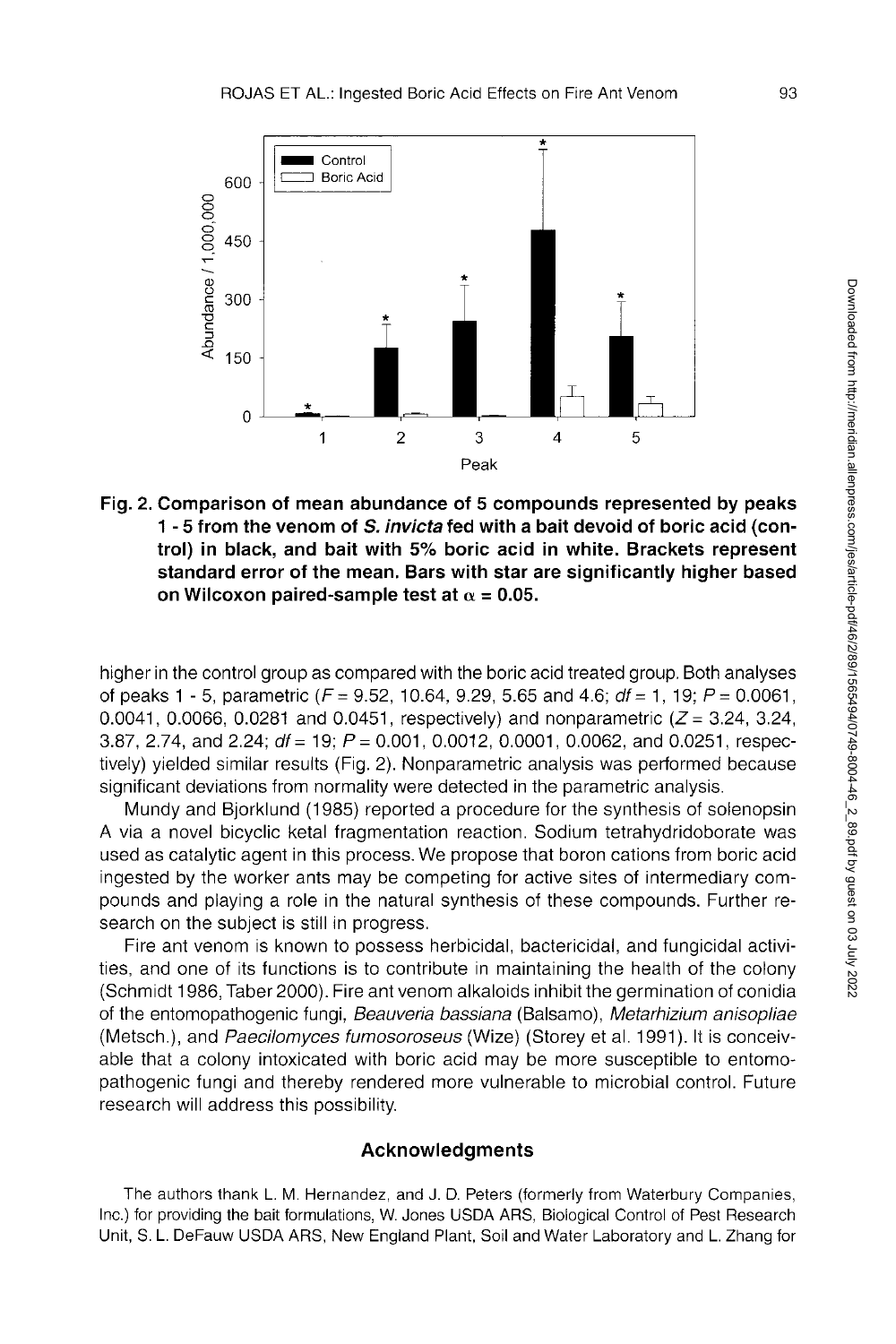their review to this manuscript, and R. Evans USDA ARS Biological Control of Pest Research Unit for his help in the collection and maintenance of ants. Mention of trade names or commercial products in this report is solely for the purpose of providing specific information and does not imply recommendation or endorsement by the U.S. Department of Agriculture.

### **References Cited**

- **Baer, H., T.-Y. Liu, M.C. Anderson, M. Blum, W.H. Schmid and F.J. James. 1979.** Protein components of fire ant venom *(Solenopsis invicta).* Toxicon 17: 397-405.
- **Blum, M. S., J. R. Walker, P. S. Callahan and A. F. Novak. 1958.** Chemical, insecticidal, and antibiotic properties of fire ant venom. Science 128: 306-307.
- **Brand, J. M., M. S. Blum, H. M. Fales and J. G. MacConnell. 1972.** Fire ant venoms: comparative analyses of alkaloid components. Toxicon 10: 259-271.
- **Buren, W. F., G. E. Allen, W. H. Whitcomb, F. E. Lennartz and R. N. Williams. 1974.** Zoogeography of the imported fire ants. J. N.Y. Entomol. Soc. 82:113-124.
- **Butcher, B. T., R. D. deShazo, A. A. Ortiz and M. A. Reed. 1988.** RAST-inhibition studies of the imported fire ant *Solenopsis invicta* with whole body extracts and venom preparations. J. Allergy Clin. Immunol. 81:1096-1100.
- **Callcott, A.-M. A. and H. L. Collins. 1996.** Invasion and range expansion of imported fire ants (Hymenoptera: Formicidae) in North America from 1918-1995. Fla. Entomol. 79: 240-251.
- **Chen, J., C. L. Cantrell, H.-W. Shang and M. G. Rojas. 2009.** Piperideine alkaloids from the poison gland of the red imported fire ants (Hymenoptera: Formicidae). J. Agric. Food Chem. 57:3128-3133.
- **Chen, L. and H. Y. Fadamiro. 2009a.** Re-investigation of venom chemistry of *Solenopsis* fire ants. I. Identification of novel alkaloids in S. *richteri.* Toxicon 53: 469-478.
- **Chen, L. and H. Y. Fadamiro. 2009b.** Re-investigation of venom chemistry of *Solenopsis* fire ants. II. Identification of novel alkaloids in S. *invicta.* Toxicon 53: 479-486.
- **Erwin, B. C. 1996.** Insecticide bait composition. US Patent Number: 5,575,996.
- **Hoffman, D. R., D. E. Dove and R. S. Jacobson. 1988.** Allergens in Hymenoptera venom. XX. Isolation of four allergens from imported fire ant (*Solenopsis invicta)* venom. J. Allergy Clin. Immunol. 82: 818-827.
- **Klotz, J. H. and J. Moss. 1996.** Oral toxicity of a boric acid-sucrose water bait to Florida carpenter ants (Hymenoptera: Formicidae). J. Entomol. Sci. 31: 9-12.
- **Klotz, J. H., K. M. Vail and D. F. Williams. 1997.** Toxicity of a boric acid-sucrose water bait to *Solenopsis invicta* (Hymenoptera: Formicidae). J. Econ. Entomol. 90: 488-491.
- **Lai, L. C., R.-N. Huang and W.-J. Wu. 2008.** Venom alkaloids of monogyne and polygyne forms of the red imported fire ant, *Solenopsis invicta,* in Taiwan. Insectes Soc. 55: 443-449.
- **Mundy, B. P. and M. Bjorklund. 1985.** Novel syntheses of the sex pheromone of the douglas-fir douglas-fir tussock moth *(Orgyia pseudotsugata)* and solenopsin A, a constituent of fire ant venom. Tetrahedron Lett. 26: 3899-3902.
- **Paull, B. R., T. H. Coghlan and S. B. Vinson. 1983.** Fire ant venom hypersensitivity. I. Comparison of fire ant venom and whole body extract in the diagnosis of fire ant allergy. J. Allergy Clin. Immunol. 71: 448-453.
- **Rojas, M. G., J. A. Morales-Ramos, L. M. Hernandez and J. D. Peters. 2005.** Gellable ant bait matrix. US Patent Number: 6,916,469 B2.
- **SAS Institute. 2008.** JMP release 8: Statistics and graphics guide. SAS Institute, Inc., Cary, NC. 1218 pp.
- **Schmidt, J. 0.1986.** Chemistry, pharmacology, and chemical ecology of ant venoms, Pp.425-508. *In* Piek, T. (ed.), Venoms of Hymenoptera. Academic Press, New York, NY.
- **Storey, G. K., R. K. Vander Meer, D. G. Boucias and C. W. McCoy. 1991.** Effect of fire ant *(Solenopsis invicta)* venom alkaloids on the *in vitro* germination and development of entomogenous fungi. J. Invertebr. Pathol. 58: 88-95.
- **Strom Jr., G. B., R. N. Boswell and R. L. Jacobs. 1983.** In vivo and in vitro comparison of fire ant venom and fire ant whole body extract. J. Allergy Clin. Immunol. 72: 46-53.